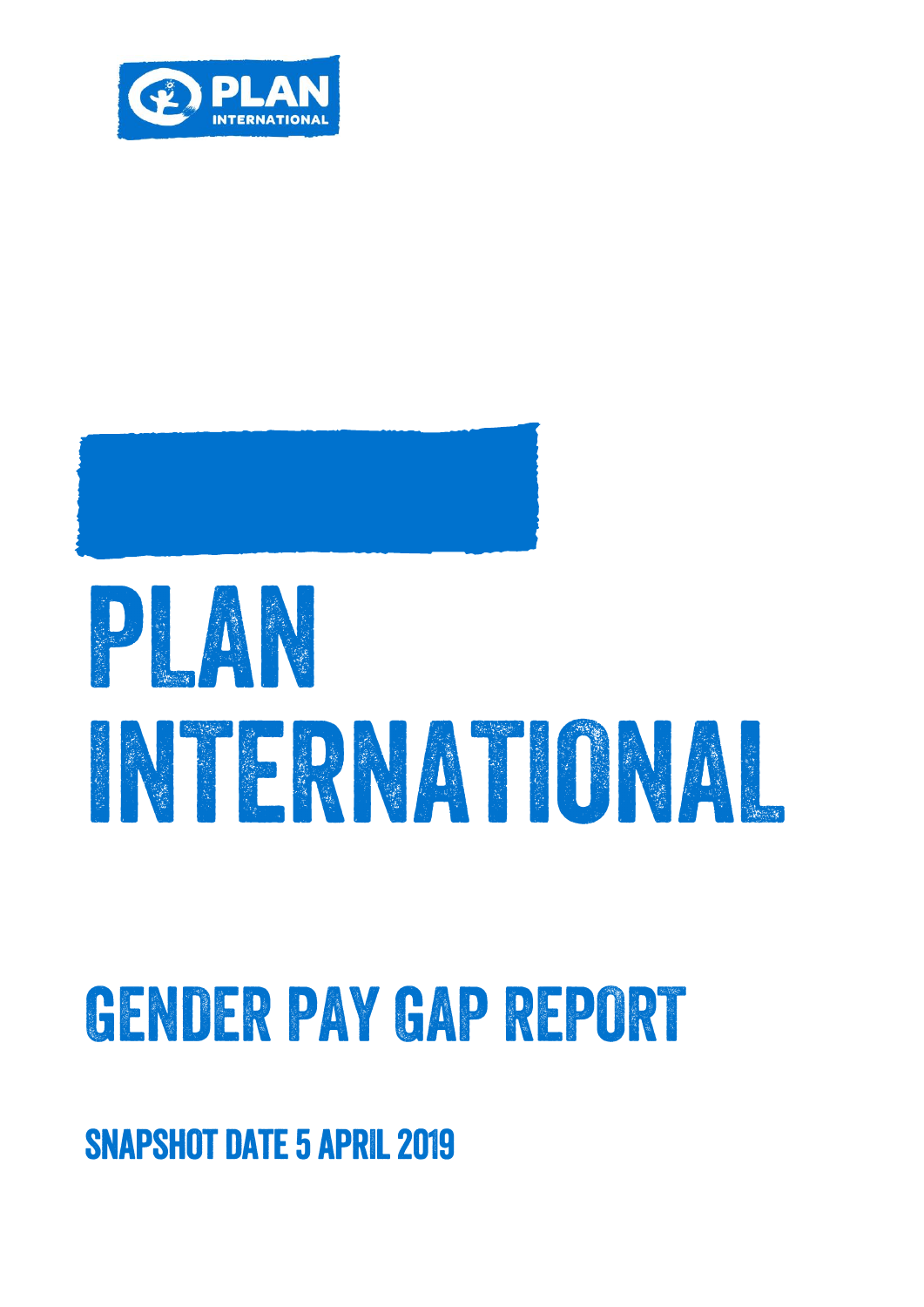### **GENDER PAY GAP 2019**

At Plan International achieving gender equality, promoting gender justice, realising girls' rights and fostering an inclusive society are core objectives of our work as an organisation dedicated to child rights and equality for girls. It is important that our organisation internally reflects our work externally which is why we are committed to achieving gender equity in pay.

#### **1. What is the Gender Pay Gap?**

The Gender Pay Gap is the difference in the average hourly earnings of all men and women within an organisation and across all jobs. Since changes to the Equality Act in the UK came into force in April 2017, companies with more than 250 relevant employees have been legally required to calculate their figures on the snapshot date (5 April each year) and report their Gender Pay Gap figures within the year of the snapshot date, by 4 April each year at the latest. At Global Hub (GH) Woking we had 258 relevant employees\* at the snapshot date of 5 April 2019.

It is important to remember that the Gender Pay Gap is not the same as unequal pay, which is paying men and women differently for performing the same (or similar) work. Equal pay has been a legal requirement since the Equal Pay Act was introduced in 1970.

#### **2. Gender distribution at GH**

The chart below shows the proportion of females and males at GH as a percentage and number. Overall, our workforce is approximately one-third male and two-thirds female.



<sup>\*</sup> Of the 258 relevant employees, 248 were identified as full-pay relevant employees as per government guidelines. These form the basis for all calculations. The 10 employees excluded from the calculations were not on full pay in the April 19 payroll due to Statutory Sick or Maternity leave, Sabbatical, etc.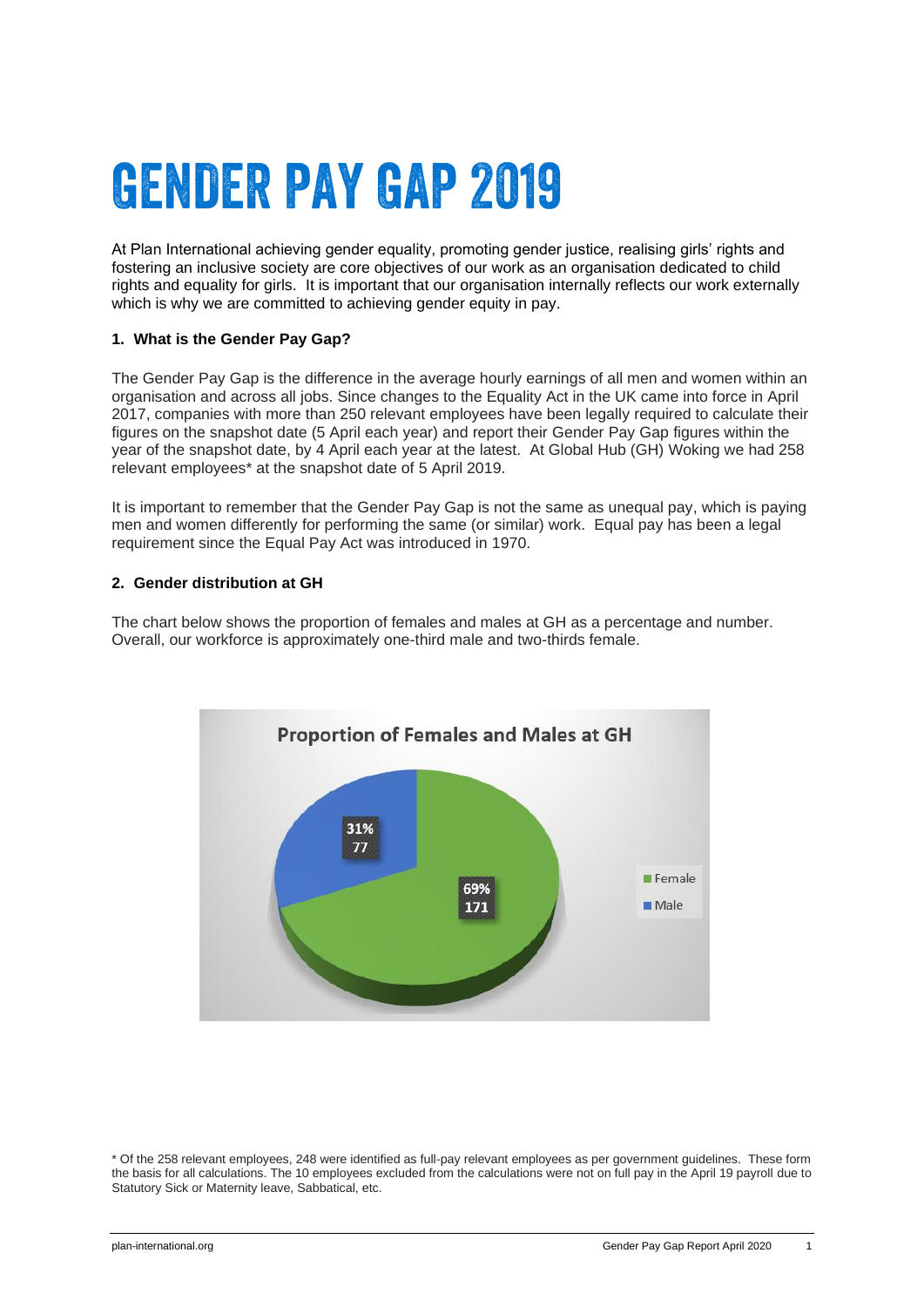#### **3. Plan GH Gender Pay Gap 2019**

The chart below shows the overall Base Salary Pay Gap 2019 for GH. The mean (average) Gender Pay Gap is 16.60% and the median Gender Pay Gap is 10.46%. This means, as an average, men earn 16.6% more per hour than women and as a median, men earn 10.46% more per hour than women. This gap is heavily influenced by the distribution of gender within the quartiles and grades, as detailed later in this document.



Plan GH Gender Pay Gap 2019

#### **4. Plan GH Base Salary (mean and median) for females and males**

The chart below shows the average (mean) and median base salary (average hourly rate) for females and males. As an average, men earn £4.85 more base salary per hour than women and as a median, men earn £2.59 more base salary per hour than women.

If all salaries were arranged in order, the median salary would be the one with exactly half the data above it and half below it. It contrasts with the [mean salary,](https://www.hrzone.com/hr-glossary/mean-wage-definition) which is calculated by adding together all the salaries in a data set and dividing it by the total number of salaries. The mean salary is commonly referred to as 'average'. The median salary is generally considered to be a more accurate reflection of the 'average' salary because it discounts the extremes at either end of the scale.



Plan GH Hourly Pay 2019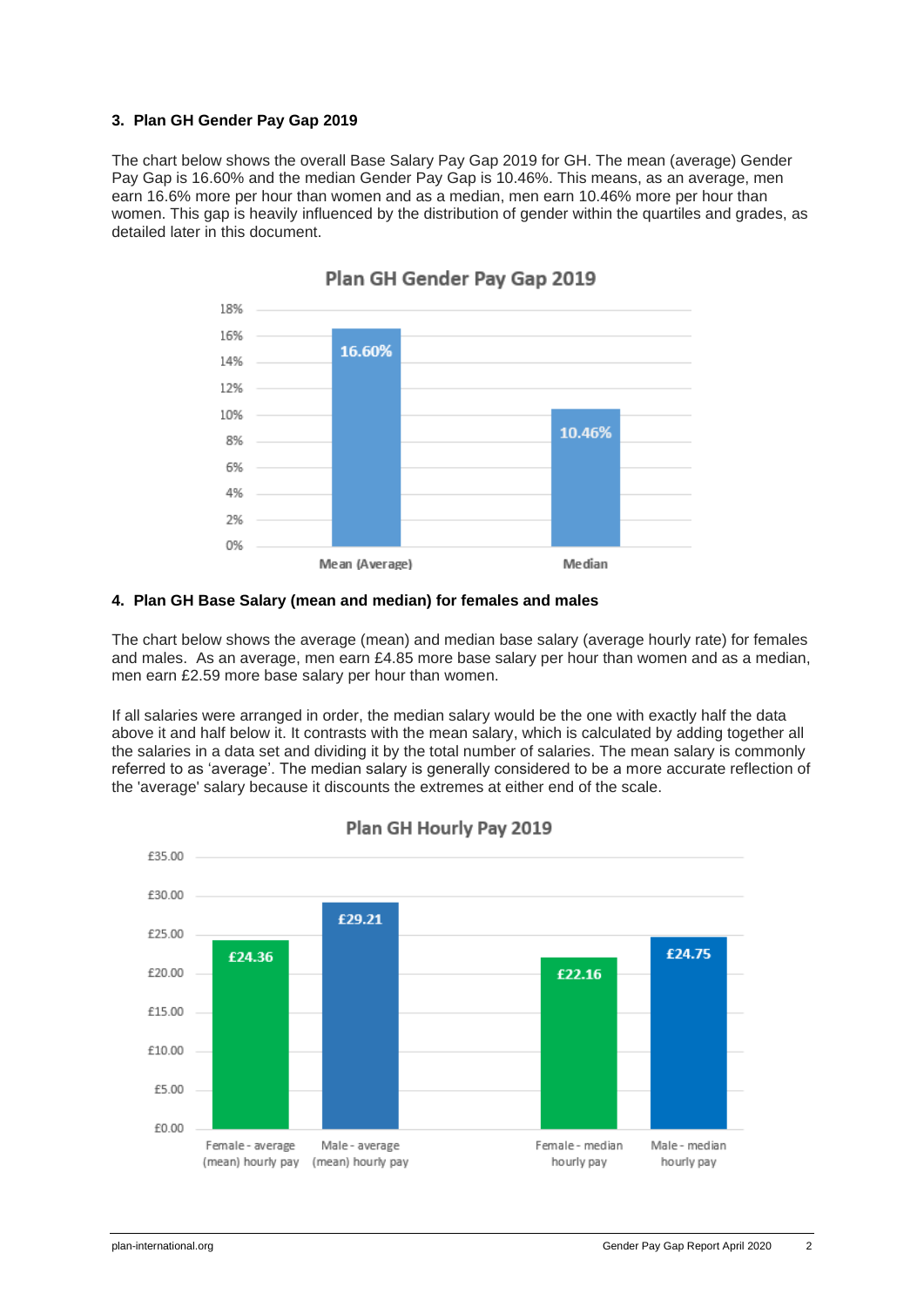#### **5. How is the Gender Pay Gap affected by Salary Quartiles?**

The chart below shows the proportional distribution of employees by gender within salary quartiles for GH.

Salary quartiles are determined by arranging a list of all employees and their salaries from the lowest to the highest paid, and then dividing this list into 4 quartiles, with an equal number of employees in each section. From highest paid to lowest paid, these quartiles are Upper Quartile, Upper Middle Quartile, Lower Middle Quartile and Lower Quartile.



We have more women than men in all four quartiles, with the lowest proportion of men in the lower quartile. Our overall gender distribution in the organisation is roughly 30% male and 70% female. This is reflected in the same manner in the Lower Middle and Upper Middle Quartiles in the above chart. However, we have a disproportionally higher percentage of women in the Lower Quartile with 84% instead of 70% and a disproportionally lower percentage of women in the Upper Quartile with only 53% instead of 70%. This means we have a higher number of women in lower paid positions and a lower number of women in higher paid positions than the overall gender distribution suggests. This contributes to our pay gap and why our mean average pay gap of 16.60% is higher than our median average pay gap of 10.46%.

As explained above, for the mean average pay gap the salaries of all women and men are added up separately and divided by the number of women and men respectively. Very low figures or very high figures skew the result, meaning the high number of women in lower paid jobs creates a lower average salary for women overall whereas the higher number of men in the upper quartile creates a higher average salary for men.

For the median average pay gap the salaries of all women and men are lined up separately and the figure in the middle of this line is the median salary. This way very low or very high outlying salaries have less impact, and this is reflected in our median pay gap of 10.46%.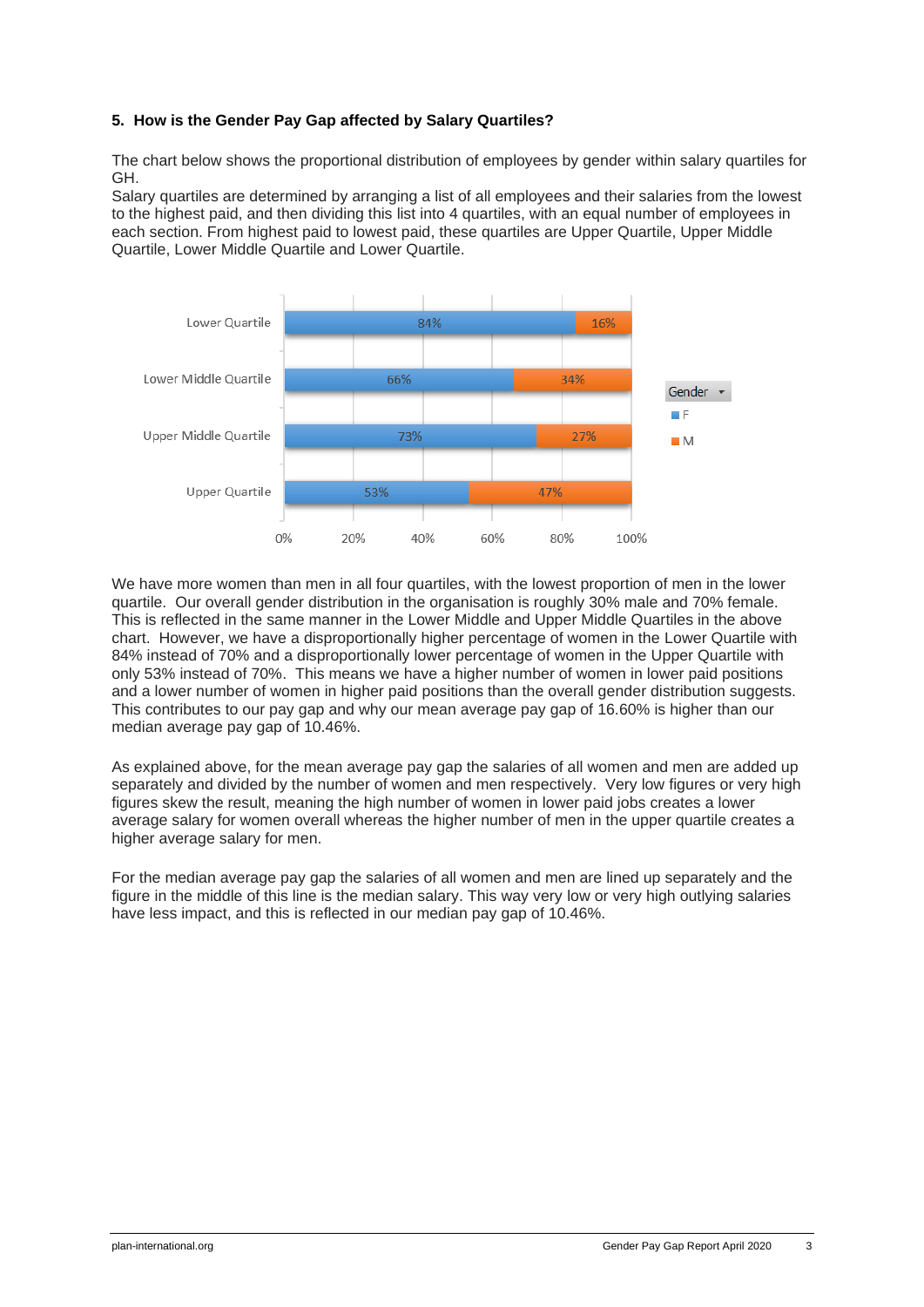#### **6. How is the Gender Pay Gap affected by Grades?**

The below chart shows the average mean hourly salary by grade. Female salaries are lower than male salaries in Grades 2, 5 and 6. In Grades 3 and 4 the salaries are fairly level. In Grade 7 female salaries are higher than male salaries. As we don't have any males in Grade 1, a comparison is not possible.



The chart below shows the median hourly salary. Female salaries are lower than their male counterparts in Grades 2, 5, 6 and 7. In Grades 3 and 4 the female salaries are slightly higher than the male salaries. As we don't have any males in Grade 1, a comparison is not possible.

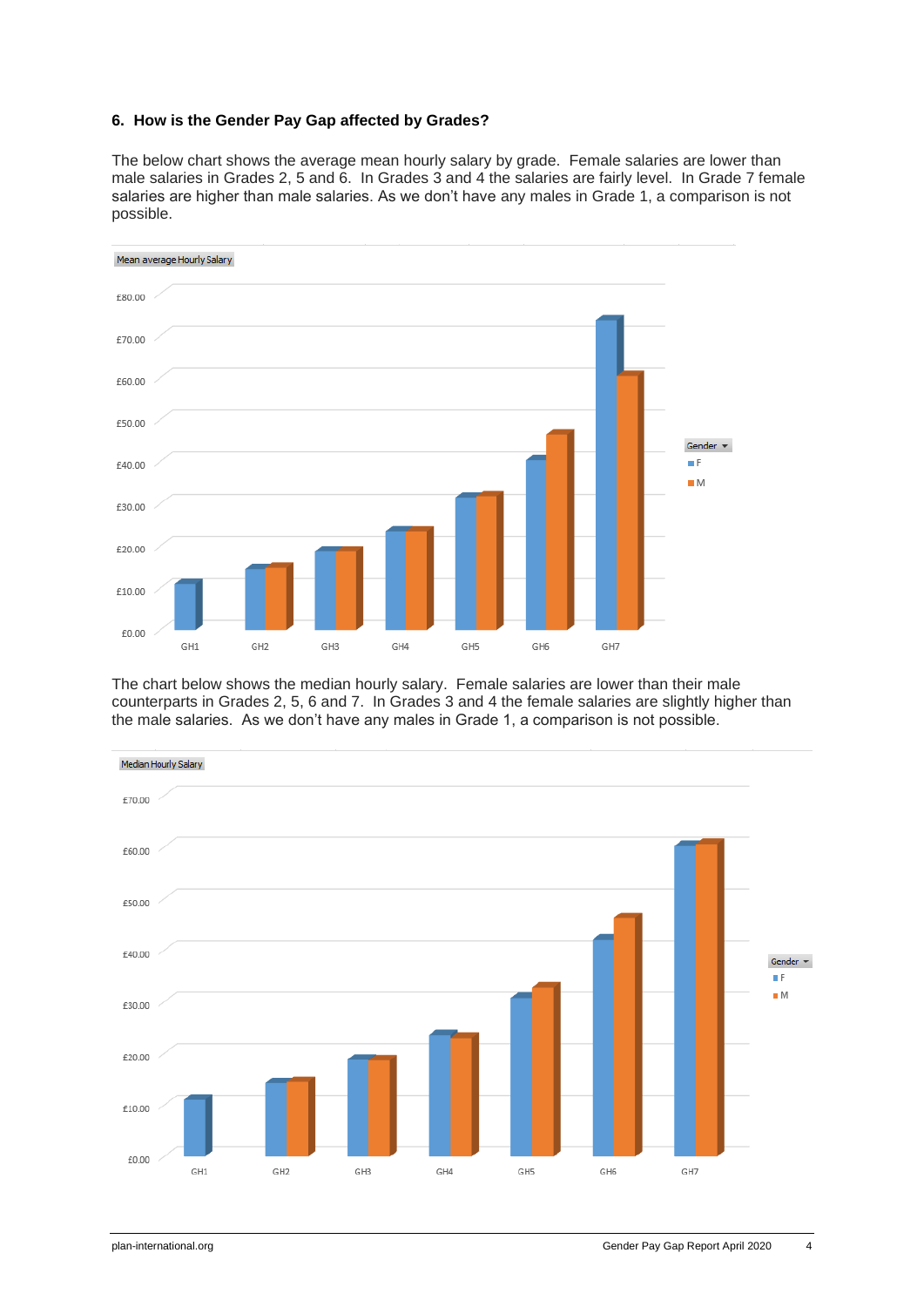#### **7. Gender distribution by Grade**

The distribution of males and females by grades for GH is the same as last year, with the male workforce being clustered around grades 3, 4 and 5 while the majority of the female workforce is clustered around grades 2, 3, 4 and 5.

|       | Grade 1 | Grade 2 | Grade 3 | Grade 4 | Grade 5 | Grade 6 | Grade 7 |
|-------|---------|---------|---------|---------|---------|---------|---------|
| Women |         | 25      | 36      | 55      | 36      |         |         |
| Men   |         |         |         | 29      | 20      |         |         |
|       |         |         |         |         |         |         |         |

Although men represent around 30% of the workforce overall, we don't have any men in Grade 1 and they only represent 10% of the workforce in Grade 2. However, men represent 60% of the workforce in Grade 6 and 44% of the workforce in Grade 7.

#### **8. What actions are we taking to close the Gender Pay Gap and to minimise conscious and unconscious gender bias at Plan International?**

*Family friendly policies* – Research shows that the Gender Pay Gap widens dramatically after women have children. We understand that this could be reduced if men and women were able to share childcare more equally. We already offer shared parental leave and our paternity pay allowance matches the enhanced maternity pay. We are working on ways to provide more guidance and support to future parents to help them understand the scheme*.* We will also continue to develop our family friendly policies.

*Flexible working* – We already use a range of flexible working options such as working part-time, working from home, job-share etc. where possible and we will carry on looking at ways of making flexible working more accessible to more employees.

*Recruitment process –* We have reviewed the way we recruit and continually seek ways to improve our recruitment process. Selection decisions are merit based, ensuring that we identify the person who is the best fit for the role, and that they have the right skills, knowledge and behaviours to do the job and help us achieve our purpose. We do this by using structured interviews for recruitment and internal promotions, based around technical competency and our values and behaviours. Working in this way means we are more likely to eliminate bias from recruitment decisions by asking the same questions to all candidates in a predetermined format, and assessing the responses using standardised criteria. Our recruitment panels have more than one gender, and our hiring decisions are those of the panel not just one hiring manager. We are continuing to look at taking a positive approach to diversity and ways to eliminate potential gender bias in recruitment decisions.

*Mental health* - Juggling work commitments and unpaid care responsibilities currently impacts more women than men and therefore can contribute to the. However, we take our responsibility towards all employees very seriously and are continuously working on improving our provision. We have already trained Mental Health First Aiders and hold Mental Health awareness events at least once a year. All our employees also have access to a confidential Employee Assistance Programme.

*Reward* – We have a Global Reward Standard to ensure our reward principles are applied across all Plan International offices. We use job evaluation to determine the size and complexity of each job and consistently benchmark our roles with the external market. Our salary ranges are reviewed annually and are published internally. We are continuously reviewing the above to ensure our processes and principles are supporting our efforts in closing the Gender Pay Gap.

*Internal culture* – We are consciously moving away from behaviours that stifle diversity by adopting the principles of feminist leadership to promote inclusivity and equality in the workplace.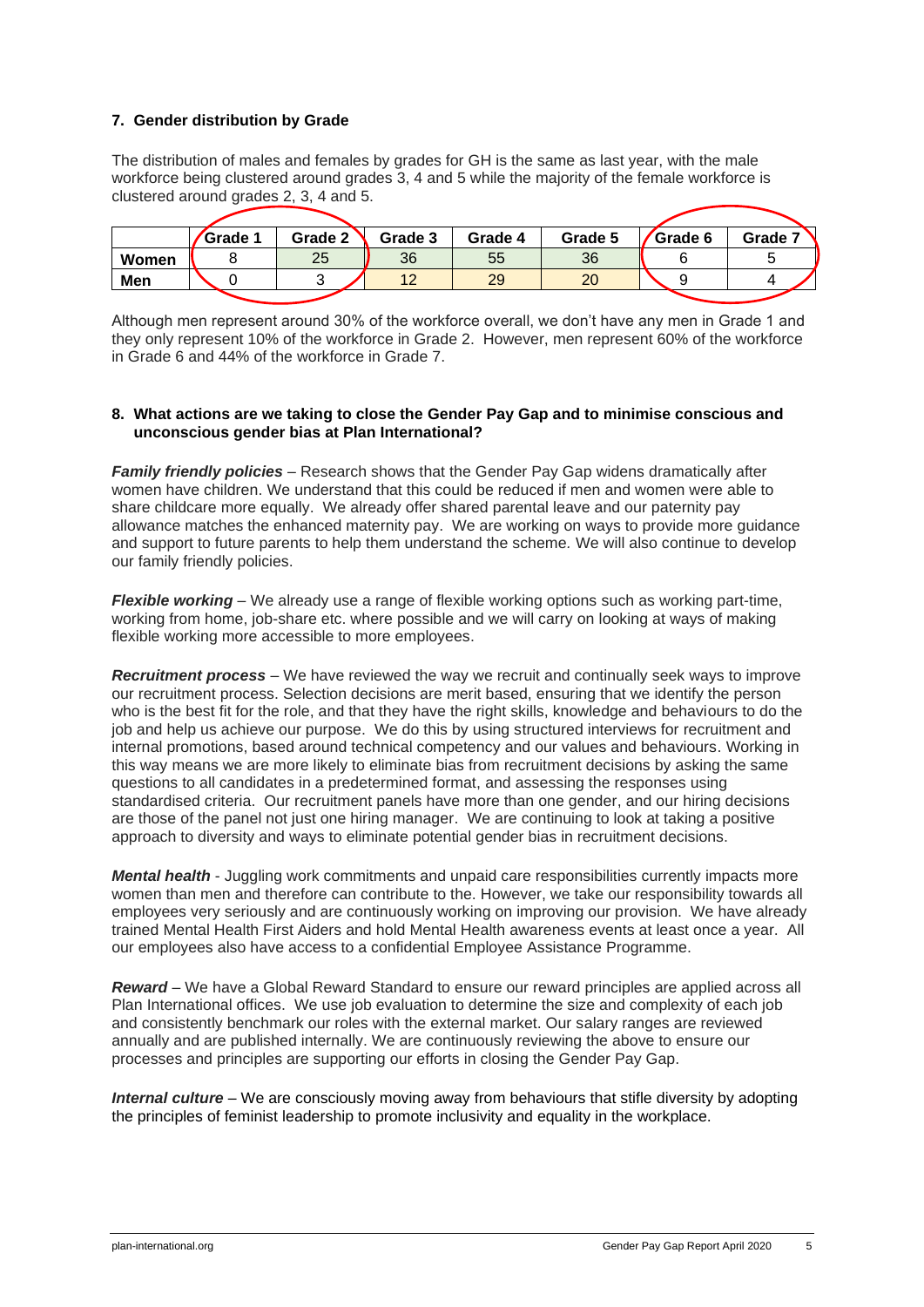*Work on unconscious bias and power* - We strive to provide a gender-sensitive work environment for all staff and we are committed to this as a priority, to ensure all our staff feel safe and address issues of conscious and unconscious gender bias. We have a gender and inclusion policy, harassment bullying and discrimination policy, anonymous reporting, etc. This links to the work on advancing and socialising the code of conduct as well as role modelling our values, understanding, privilege and unconscious bias, creating psychological safety for individuals and teams to speak out and have courageous conversations about harmful social norms in the workplace and thereby promoting a culture of internal and external safeguarding.

#### **9. Our calculations at a glance**

| Plan International Global Hub Woking -<br><b>April 19 Gender Pay Gap Reporting</b>                              |                                                              |             |                        |                                 |  |  |  |  |  |
|-----------------------------------------------------------------------------------------------------------------|--------------------------------------------------------------|-------------|------------------------|---------------------------------|--|--|--|--|--|
| Snapshot date 5 April 2019, to be published by 4 April 2020 at the latest                                       |                                                              |             |                        |                                 |  |  |  |  |  |
| An employer must publish six calculations showing their:                                                        |                                                              |             |                        |                                 |  |  |  |  |  |
| 1. average gender pay gap                                                                                       | <b>Female</b>                                                | <b>Male</b> | Gender pay<br>gap in % | <b>Gender pay</b><br>gap in GBP |  |  |  |  |  |
| as a mean average                                                                                               | £24.36                                                       | £29.21      | 16.60%                 | £4.85                           |  |  |  |  |  |
| 2. average gender pay gap                                                                                       |                                                              |             |                        |                                 |  |  |  |  |  |
| as a median average                                                                                             | £22.16                                                       | £24.75      | 10.46%                 | £2.59                           |  |  |  |  |  |
| 3. average bonus gender<br>pay gap as a mean<br>average*                                                        | NIA.                                                         | NIA         | <b>NIA</b>             | NIA                             |  |  |  |  |  |
| 4. average bonus gender<br>pay gap as a median<br>average*                                                      | N/A                                                          | NА          | N/A                    | 掛A                              |  |  |  |  |  |
| 5. proportion of males<br>receiving a bonus payment<br>and proportion of females.<br>receiving a bonus payment* | N/A                                                          | N/A         | NIA.                   | 翔人                              |  |  |  |  |  |
| 6. proportion of males and<br>females when divided into<br>four groups ordered from                             |                                                              |             |                        |                                 |  |  |  |  |  |
| lowest to highest pay.                                                                                          | <b>Female</b>                                                | <b>Male</b> |                        |                                 |  |  |  |  |  |
| Upper quartile                                                                                                  | 53%                                                          | 47%         |                        |                                 |  |  |  |  |  |
|                                                                                                                 | Upper middle quartile<br>73%<br>Lower middle quartile<br>66% | 27%<br>34%  |                        |                                 |  |  |  |  |  |
| Lower quartile<br>* not applicable as we do not pay bonuses at GH Woking                                        | 84%                                                          | 16%         |                        |                                 |  |  |  |  |  |

This statement is made pursuant to The Equality Act 2010 (Gender Pay Gap Information) Regulations 2017 and constitutes our Gender Pay Gap statement for the snapshot date of 5 April 2019.

**Anne-Birgitte Albrectsen** Chief Executive Officer, Plan International April 2020